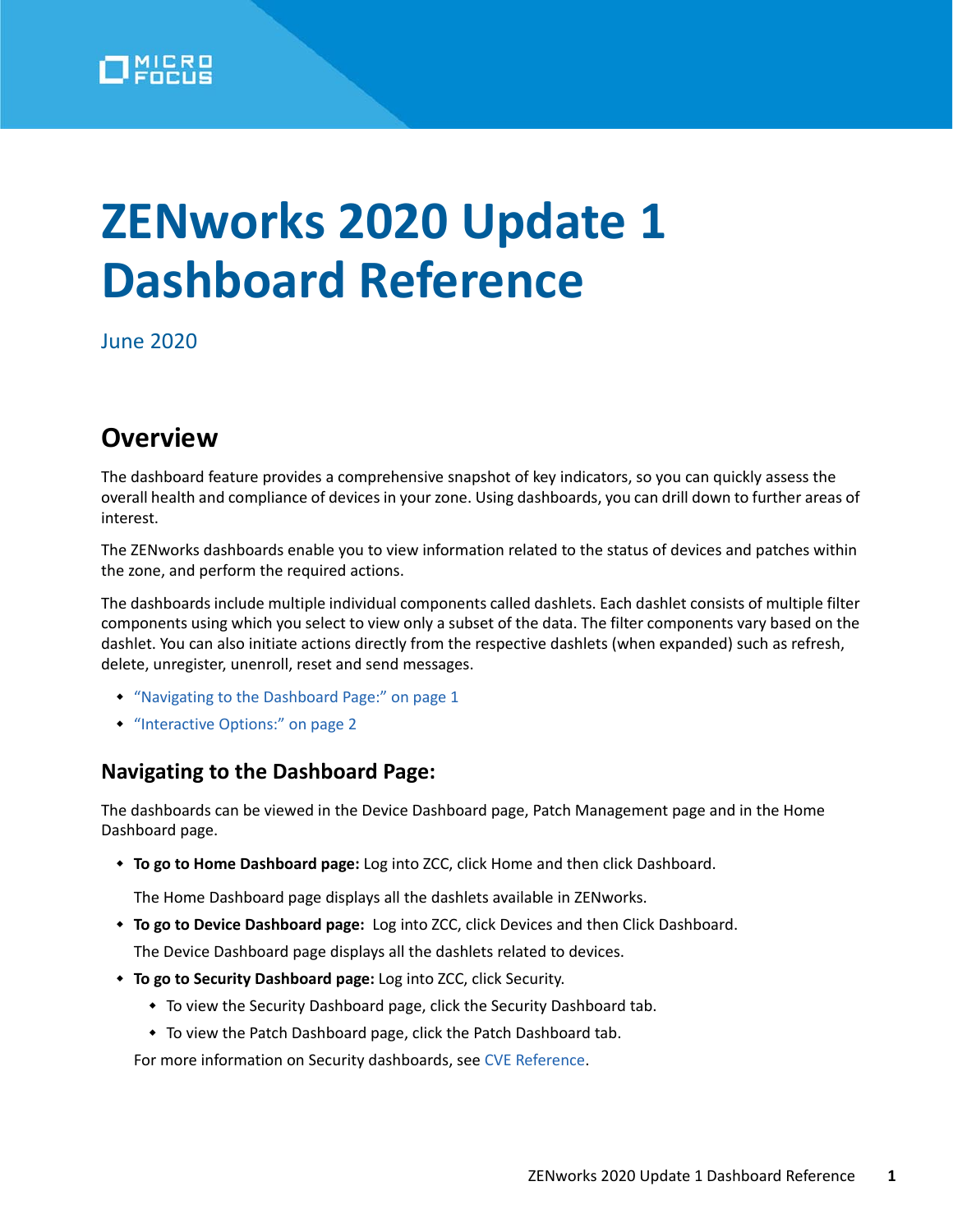### <span id="page-1-0"></span>**Interactive Options:**

| <b>Icon</b>              | <b>Action</b>                                                                                                                               |
|--------------------------|---------------------------------------------------------------------------------------------------------------------------------------------|
| Expanding the<br>dashlet | To expand a dashlet, you can just click the dashlet.                                                                                        |
|                          | To pin the dashlet to dashboards.                                                                                                           |
|                          | You can either pin it to the Home, Device, Security or Patch dashboards.                                                                    |
|                          | When the dashlet is unpinned, it will be removed from the dashboard canvas and added back to the                                            |
|                          | canvas when they are pinned. To pin the dashlet back to the dashboard canvas, click $\bigoplus$ .                                           |
|                          | To delete the dashlet from the dashboard. Only custom dashlets can be deleted.                                                              |
|                          | To refresh the dashlet.                                                                                                                     |
|                          | When you refresh a dashlet, latest data will be retrieved from database and displayed in the<br>dashboard.                                  |
|                          | To display more options such as Pin, Refresh, or Delete.                                                                                    |
|                          | To collapse the expanded dashboard.                                                                                                         |
|                          | To save the dashlet.                                                                                                                        |
|                          | The default dashlets cannot be saved, but the modified dashlet can be saved using the Save As<br>option.                                    |
|                          | To save the dashlet as a custom dashlet.                                                                                                    |
|                          | To export the grid data into a CSV file.                                                                                                    |
| OoU                      | To view all the available chart styles.                                                                                                     |
|                          | To display the data in a pie chart.                                                                                                         |
|                          | To display the data in a donut chart.                                                                                                       |
| лH                       | To display the data in a bar graph.                                                                                                         |
|                          | To display the default and customized dashlets that can be pinned to the dashboard.                                                         |
|                          | The dashlet will be removed from the list after pinning it to the dashboard canvas and added back if<br>unpinned from the dashboard canvas. |

Following are some of the interactive options available in the Dashboard page: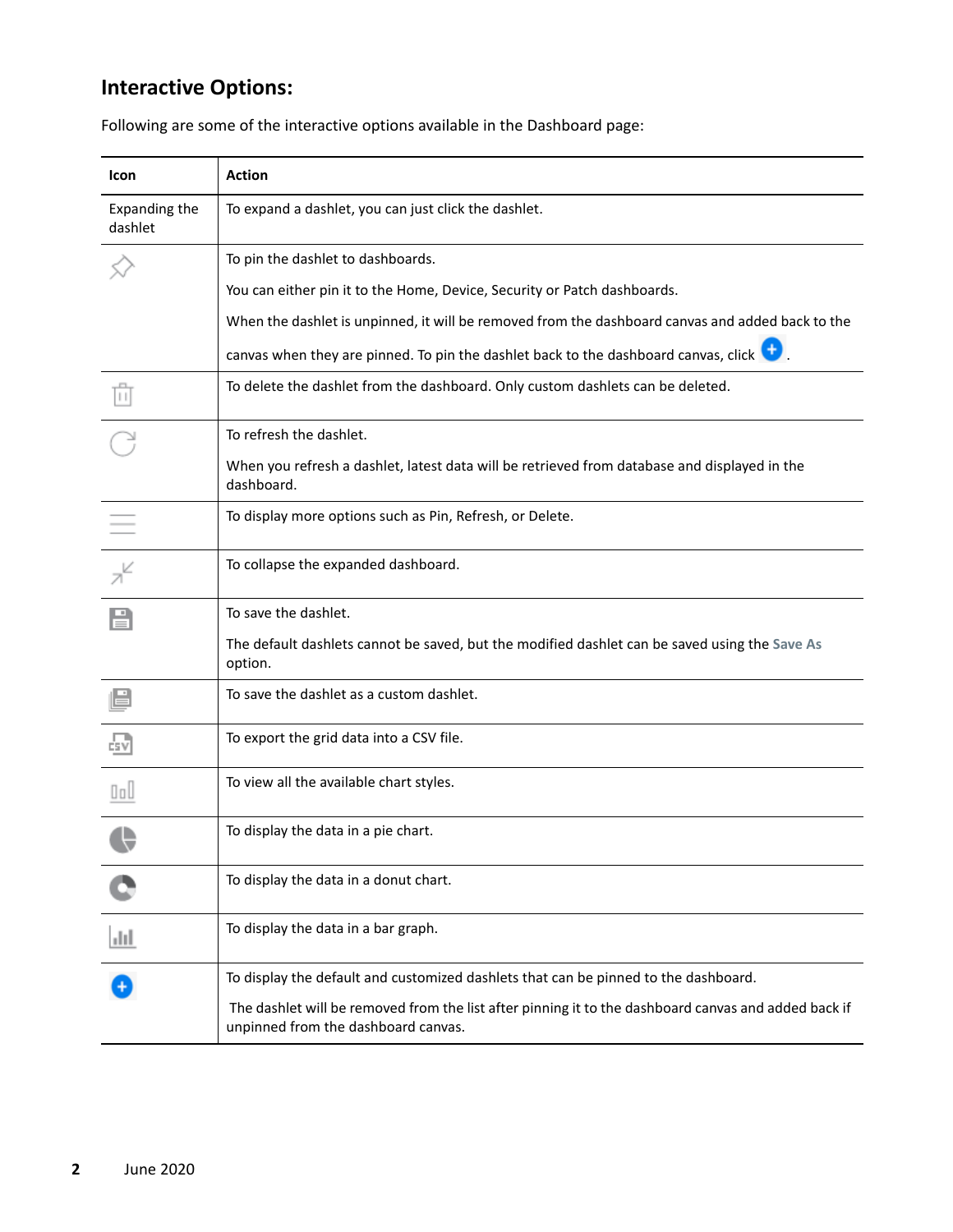# **Dashboards**

- ["Device Dashboard" on page 3](#page-2-1)
- ["Patch Dashboard" on page 11](#page-10-0)

### <span id="page-2-1"></span>**Device Dashboard**

The device dashboard is an at-a-glance summary of various device statuses in a zone. The device dashboards can also be used as a tool to drill-down to further areas of interest. You can also initiate actions directly from the respective dashlets (when expanded) to perform actions such as refresh, verify last update, send message, delete, unenroll, and unregister.

A brief description for each default device dashlet is provided below. Click the dashlet link for more detailed information about that dashlet.

- [Android Enterprise Compliance Status:](#page-2-0) Displays the number of mobile devices that are compliant and non-compliant with the Mobile Compliance Policy. Mouse over different sections of the chart to see how many devices are compliant, or expand the dashlet for more options.
- [Device Distribution](#page-4-0): Displays the number of devices available in the zone. Mouse over different sections of the chart to see the number of devices in a device type (workstation, servers, or mobile devices), or expand the dashlet for more options.
- [Device Last Contact:](#page-6-0) Displays the number of devices that contacted the server. The displayed data is filtered based on the device contact time. Mouse over different sections of the chart to see number of devices that contacted the server at that particular interval, or expand the dashlet for more options.

#### <span id="page-2-0"></span>**Android Enterprise Compliance Status**

Android Enterprise Compliance Status is one of the default dashlets available in ZENworks. This dashlet provides a single view of the compliance status of all Android mobile devices in the zone.

Viewing the information in the default configuration might initially help you to determine how to best configure the dashlet for your organization's needs by asking questions such as:

- 1. Which set of devices do I want to check for compliance?
- 2. Do I want to view the list of compliant or non-compliant devices?
- 3. In the list of non-compliant devices, which state of compliance do I want to monitor?

For more information on Device Compliance, see [ZENworks Mobile Management Reference.](https://www.novell.com/documentation/zenworks-2020/pdfdoc/zen_mobile/zen_mobile.pdf#bookinfo)

**Modify the data displayed:** To configure the data that the dashlet displays, expand and modify any of the sections in the dashlet configuration panel. After modifying the required filters, apply your changes. The filters include:

- **Device Folders:** In this filter, you can select the required device folders.Select **Include Subfolders** to include folders within the selected folders.
- **Device Groups:** In this filter, you can select the required device groups.
- **Enrollment Mode:** In this filter, you can select the mode with which the device was enrolled with ZENworks. The available options are Work profile and Work-managed device.
- **Operating System:** In this filter, you can select the operating system installed on the device. This is a dynamic filter, based on the selected Device Folders and Device Groups, the filter details are populated.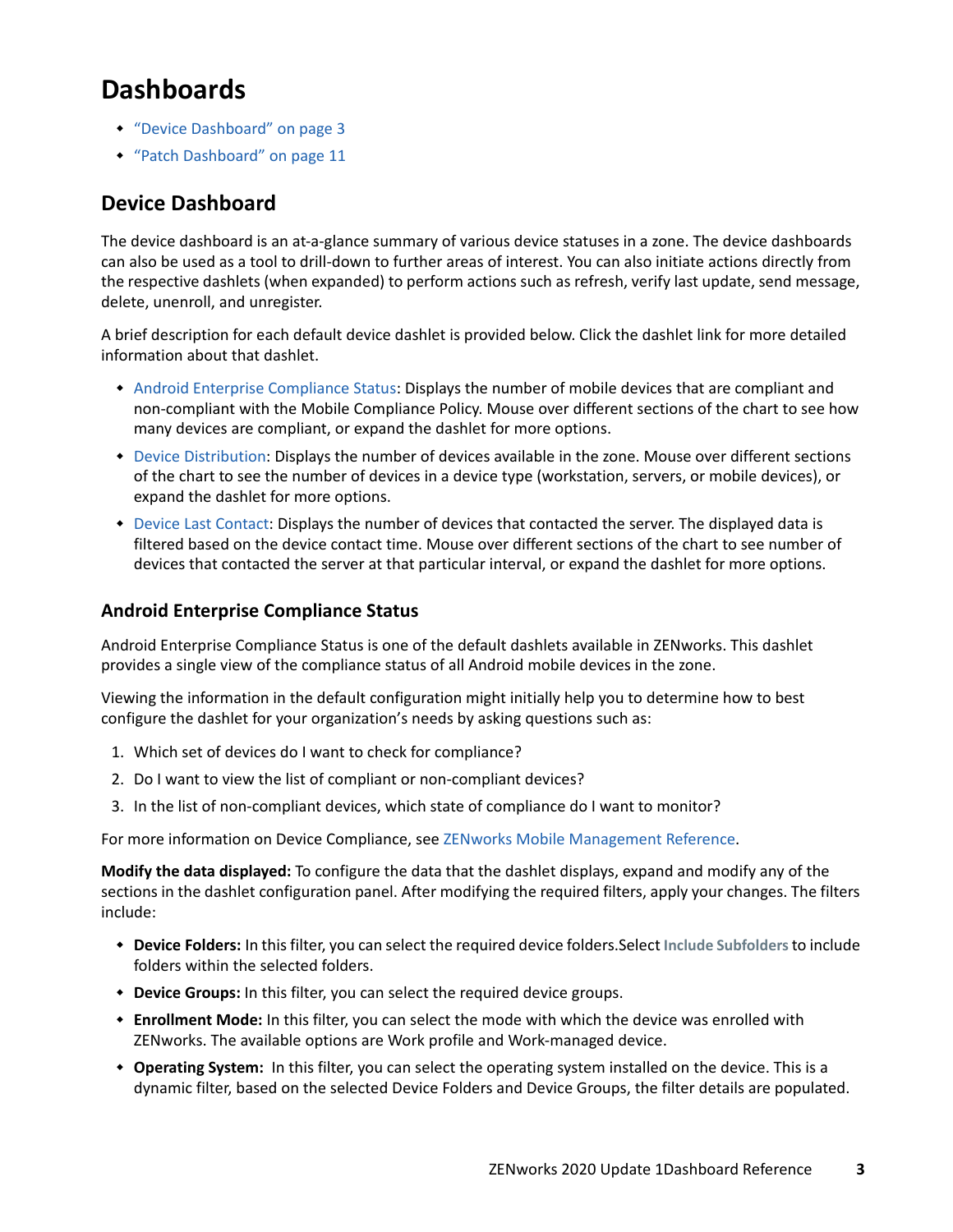- **Status:** In this filter, you can select the status of the device. The available options are Active, Lost and Retired.
- **Ownership:** In this filter, you can select the ownership of the device. The available options are Personal and Corporate.
- **Compliance State:** In this filter, you can select the current compliance state of the device. The available options are Monitoring, Audit, Restricted and Remediated.

For more information on the Compliance State, see Monitoring Device Compliance in the ZENworks Mobile Management Reference.

 **Compliance Status:** In this filter, you can select the compliance status of the device. The available options are compliant and non-compliant.

**Execute actions from the Device Details panel:** The Device Details panel displays the devices that meet the criteria that you defined in the dashlet configuration panel. You can also filter the list by searching for a device name or a portion of the name in the Filter Devices bar.

| <b>Field</b>         | <b>Description</b>                                                                                                               |
|----------------------|----------------------------------------------------------------------------------------------------------------------------------|
| Device               | Displays name of the device.                                                                                                     |
| User                 | Displays the name of the user who logged into the device.                                                                        |
| Platform             | Displays the platform of the device. Platform can be Linux,<br>Windows, Android or iOS.                                          |
| Last Contact         | Displays the date on which the device contacted the<br>server.                                                                   |
| <b>Status</b>        | Displays the status of the device. The status can be Active<br>or Lost.                                                          |
| Non-compliant Since  | Displays the date or time since the device was considered<br>non-compliant.                                                      |
| <b>Current State</b> | Displays the existing status of the compliance check that<br>is, whether the device is in Audit, Restrict or Remediate<br>state. |
| <b>Restricted On</b> | Displays the date or time when restrictions were imposed<br>on the device.                                                       |
| Remediated On        | Displays the date or time when remediation actions were<br>taken on the device.                                                  |
| Search/Filter        | You can filter the data displayed in the table by specifying<br>the device name or the user name in the search field.            |

Following are some of the fields that are displayed:

For information about the other actions and options that you have in the Device Details panel, see the following table: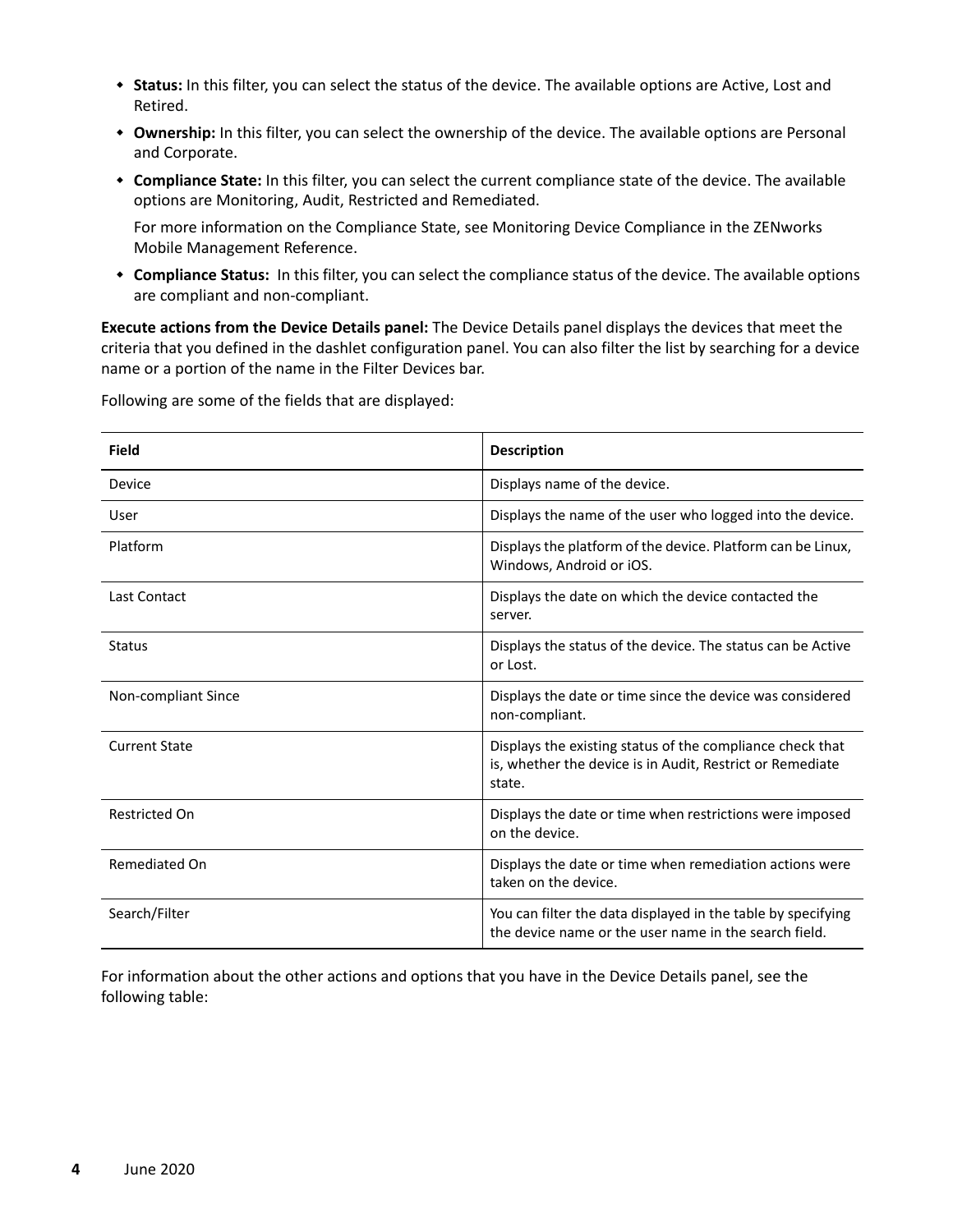| Task          | <b>Description</b>                                                                                                                                                                          |
|---------------|---------------------------------------------------------------------------------------------------------------------------------------------------------------------------------------------|
| Unenroll      | To unenroll a device by either retiring the device or<br>deleting the device from the Management Zone.                                                                                      |
| Send Message  | To send a message from ZENworks Control Center to a<br>mobile device that is enrolled as a fully managed device.<br>The message consists of a subject and a body (140)<br>character limit). |
| Refresh       | To refresh the device so that any pending actions can<br>immediately be executed on the device.                                                                                             |
|               | To show or hide a column from the Device Details panel.                                                                                                                                     |
| Search/Filter | To filter the data displayed in the table by specifying the<br>device name or the user name in the search field.                                                                            |

#### <span id="page-4-0"></span>**Device Distribution**

Device Distribution is one of the default dashlets available in ZENworks. This dashlet displays all the devices that are available in your Management Zone.

Viewing the information in the default configuration might initially help you to determine how to best configure the dashlet for your organization's needs by asking questions such as:

1. Do I want to identify all the device types in my zone or do I want to view information specific to a particular device type?

For example, workstations, servers or mobile devices.

- 2. Do I want to view device information based on a particular operating system?
- 3. Do I want to initiate a particular action on a device based on the device state?

**Modify the data displayed:** To configure the data that the dashlet displays, expand and modify any of the sections in the dashlet configuration panel. After modifying the required filters, apply your changes. The filter includes:

- **Device Folders:** In this filter, you can select the required device folders.Select **Include Subfolders** to include folders within the selected folders.
- **Device Groups:** In this filter, you can select the required device groups.
- **Device Type:** In this filter, you can select the required type of device. The available options are Servers, Workstations and Mobile Devices.
- **Operating System:** In this filter, you can select the operating system installed on the device. This is a dynamic filter, based on the selected Device Folders and Device Groups, the filter details are populated.
- **Ownership:** In this filter, you can select the ownership of the device. The available options are Personal and Corporate.
- **Agent Version:** In this filter, select the required version of the Agent. This is a dynamic filter, based on the selected Device Folders and Device Group.
- **Status:** In this filter, you can select the status of the device. The available options are Active, Lost and Retired.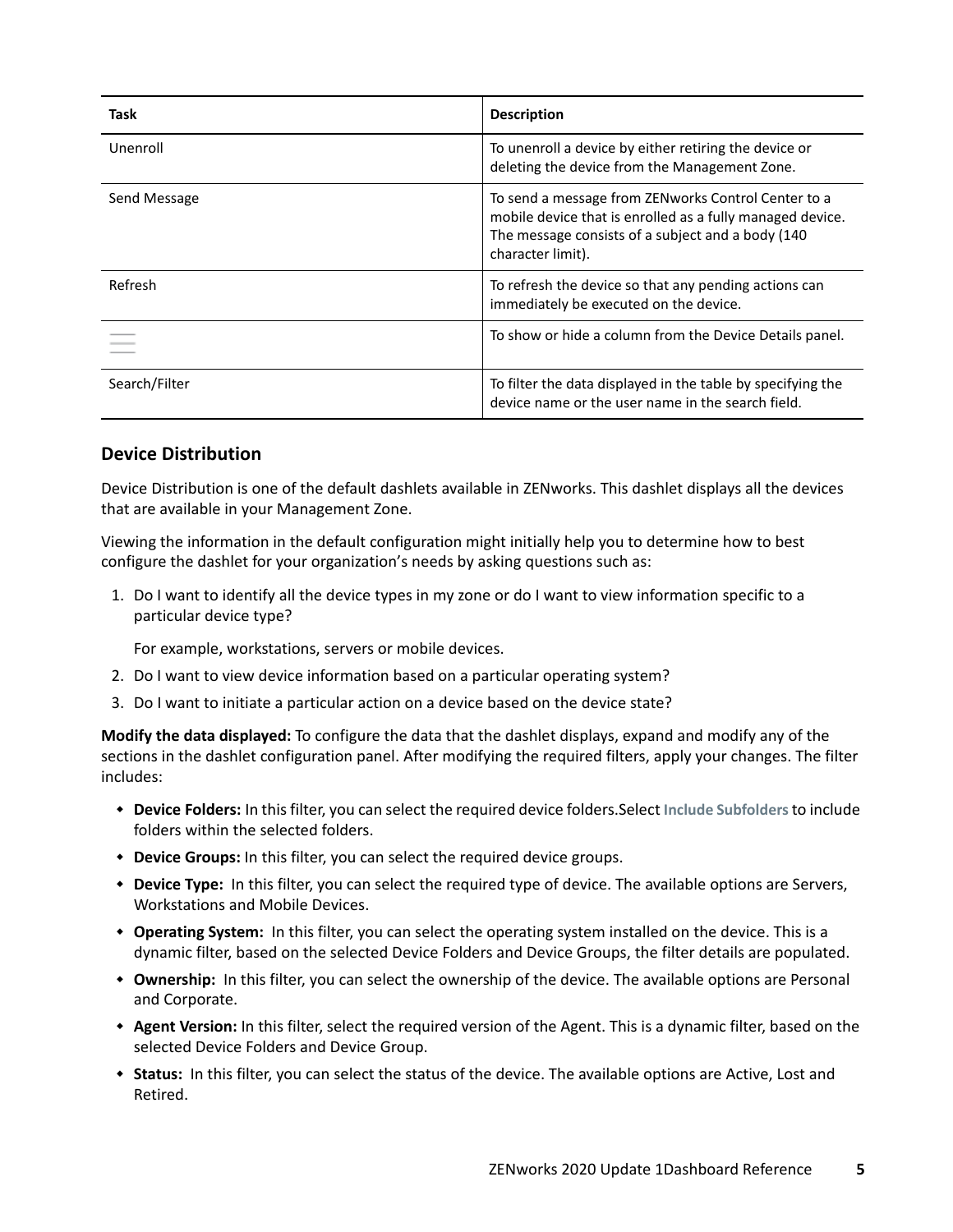**Group the data displayed:** To group the data and stack it in the chart, select the required options from the Primary Grouping and Secondary Grouping fields. The data can only be displayed as a bar graph.

Following are some of the fields that are displayed:

| <b>Field</b>            | <b>Description</b>                                                                                    |
|-------------------------|-------------------------------------------------------------------------------------------------------|
| Device                  | Displays the name of the device.                                                                      |
| Type                    | Displays the type of the device. Device type can be Server,<br>workstation or Mobile.                 |
| Platform                | Displays the platform of the device. Platform can be Linux,<br>Windows, Android or iOS.               |
| <b>Operating System</b> | Displays the operating system on which the device is<br>operating. Operating system includes version. |
| <b>Agent Version</b>    | Displays the version of the agent installed on the device.                                            |
| <b>Folder Path</b>      | Displays the folder path in which the device is located.                                              |
| Last Contact            | Displays the date on which the device last contacted the<br>server.                                   |
| <b>Status</b>           | Displays the status of the device. The status can be Active<br>or Lost.                               |
| User                    | Displays the name of the user who logged into the device.                                             |
| Last Full Refresh       | Displays the date on which the full refresh was performed<br>on the device.                           |
| Department              | Displays the name of the department to which the device<br>belongs.                                   |
| Site                    | Displays the name of the site.                                                                        |

For information about the other actions and options that you have in the Device Details panel, see the following table: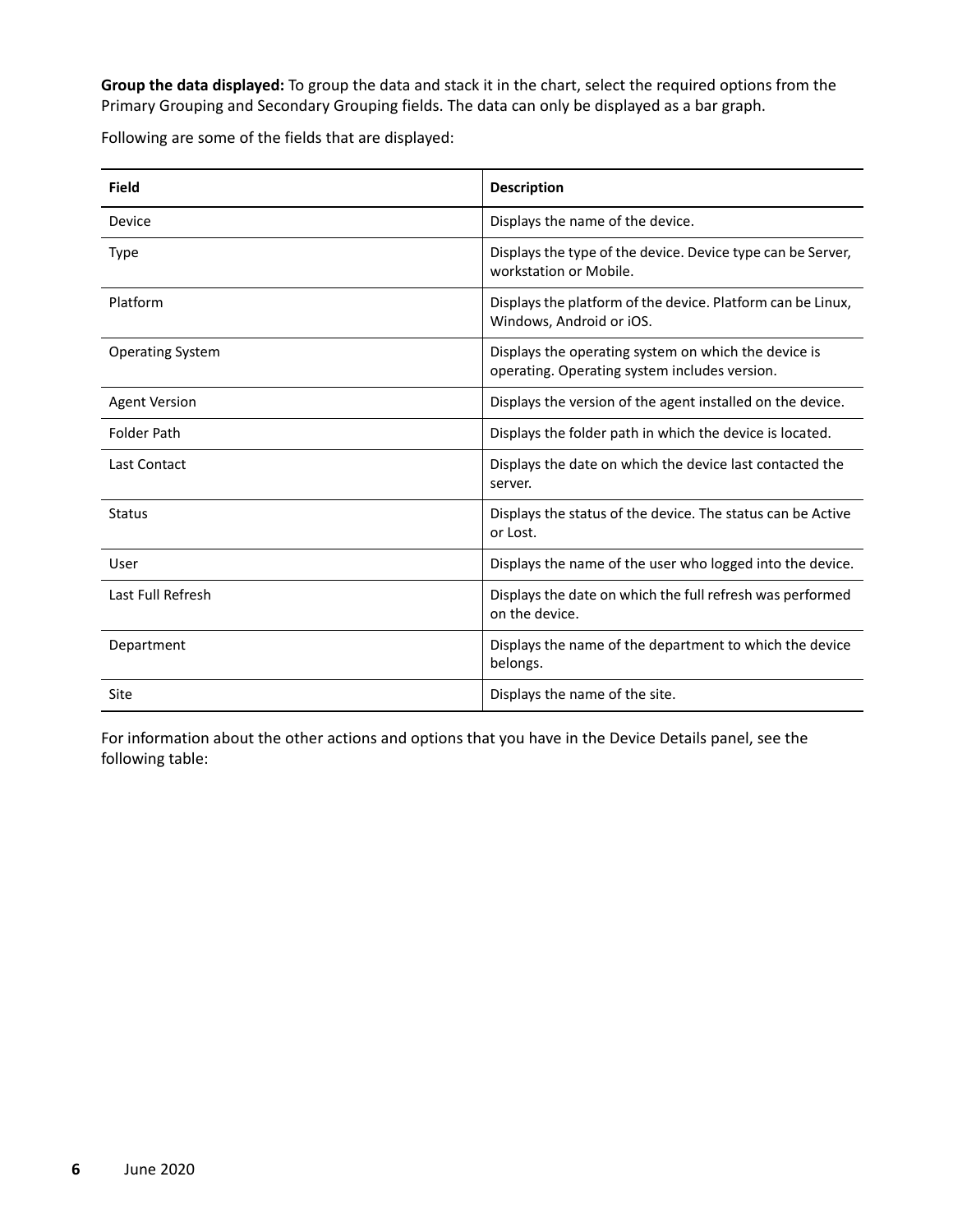| Task                    | <b>Description</b>                                                                                                                                                         |
|-------------------------|----------------------------------------------------------------------------------------------------------------------------------------------------------------------------|
| Refresh                 | This action refreshes the device so that any pending<br>actions can immediately take place on the device.                                                                  |
| Delete                  | This action deletes a device from the zone.                                                                                                                                |
| Unenroll                | This action unenrolls a device by either retiring the device<br>or deleting the device from the Management Zone. This<br>quick task is applicable only for mobile devices. |
| <b>Refresh Policies</b> | This action refreshes the devices so that any pending<br>policy will flow down to the device.                                                                              |
| Unregister              | Unregisters the device from the Management Zone. This<br>quick task is applicable only for non-mobile devices.                                                             |
|                         | Click the hamburger icon to show or hide a column from<br>the Device Details panel.                                                                                        |
| Search/Filter           | You can filter the data displayed in the table by specifying<br>the device name or the user name in the search field.                                                      |

**NOTE:** These quick tasks might not be applicable to all devices.

#### <span id="page-6-0"></span>**Device Last Contact**

Device Last Contact is one of the default dashlets available in ZENworks. This dashlet graphically represents when the device last contacted the server. By default, all devices that contacted the server are displayed based specific time filters.

Viewing the information in the default configuration might initially help you to determine how to best configure the dashlet for your organization's needs by asking questions such as:

- 1. Is there a particular device or device type that I want to track to identify when it last contacted the server?
- 2. Do I want to identify when the device last contacted the server, within a particular duration?

**Modify the data displayed:** To configure the data that the dashlet displays, expand and modify any of the sections in the dashlet configuration panel. The filters include **Device Folders**, **Device Groups**, **Device Type**, **Platform**, **Server Type**, **Management Type**, **Operating System**, **Ownership**, A**gent Version** and **Status**. After modifying the filter, apply your changes.

**Filter the data displayed:** To filter the data based on time, select and modify the relevant options. These include: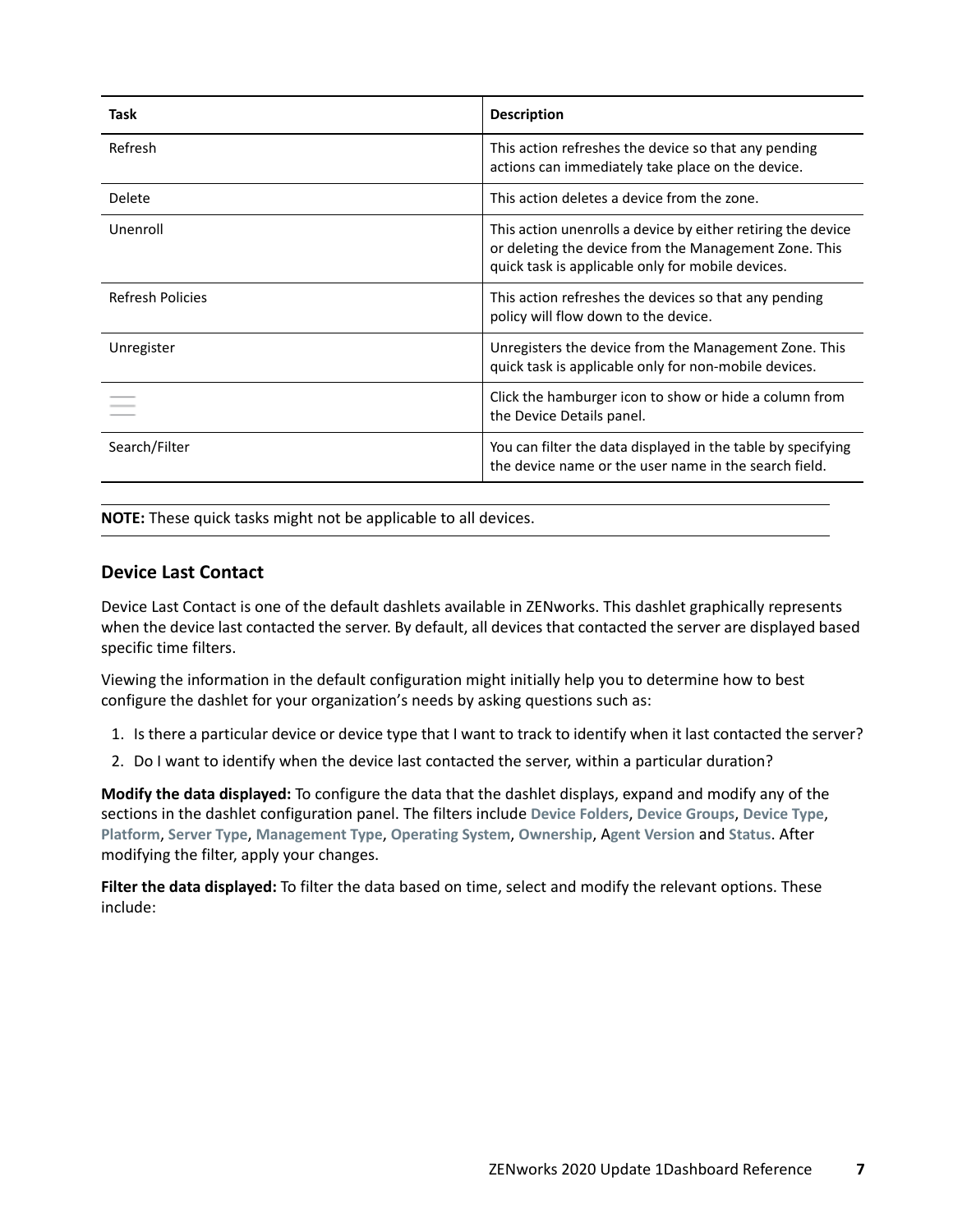| <b>Time Filter</b> | Option | <b>Description</b>                                                                                                                                                                                                                                                                            | <b>Additional Information</b>                                |
|--------------------|--------|-----------------------------------------------------------------------------------------------------------------------------------------------------------------------------------------------------------------------------------------------------------------------------------------------|--------------------------------------------------------------|
|                    | Days   | This includes the time lapsed from now till<br>0:00 hours of the specified day.<br>For example, if you configure this time filter<br>Up to 1 Day at 5:30 PM on 16th April, all<br>devices that contacted the server from<br>12:00 AM, 15th April to 5:30 PM, 16th April<br>will be displayed. | While specifying the Up to field, From<br>field is disabled. |
| Up to              | Weeks  | This includes the time lapsed from now till<br>0:00 hours of the same day of the specified<br>week.                                                                                                                                                                                           |                                                              |
|                    |        | For example, if you configure this time filter<br>Up to 1 Week at 5:30 PM on 16th April, all<br>devices that contacted the server from<br>12:00 AM, 9th April to 5:30 PM, 16th April<br>will be displayed.                                                                                    |                                                              |
|                    | Months | This includes the time lapsed from now till<br>0:00 hours of the same day of the specified<br>month.                                                                                                                                                                                          |                                                              |
|                    |        | For example, if you configure this time filter<br>Up to 1 Month at 5:30 PM on 16th April, all<br>devices that contacted the server from<br>12:00 AM, 16th March to 5:30 PM, 16th<br>April will be displayed.                                                                                  |                                                              |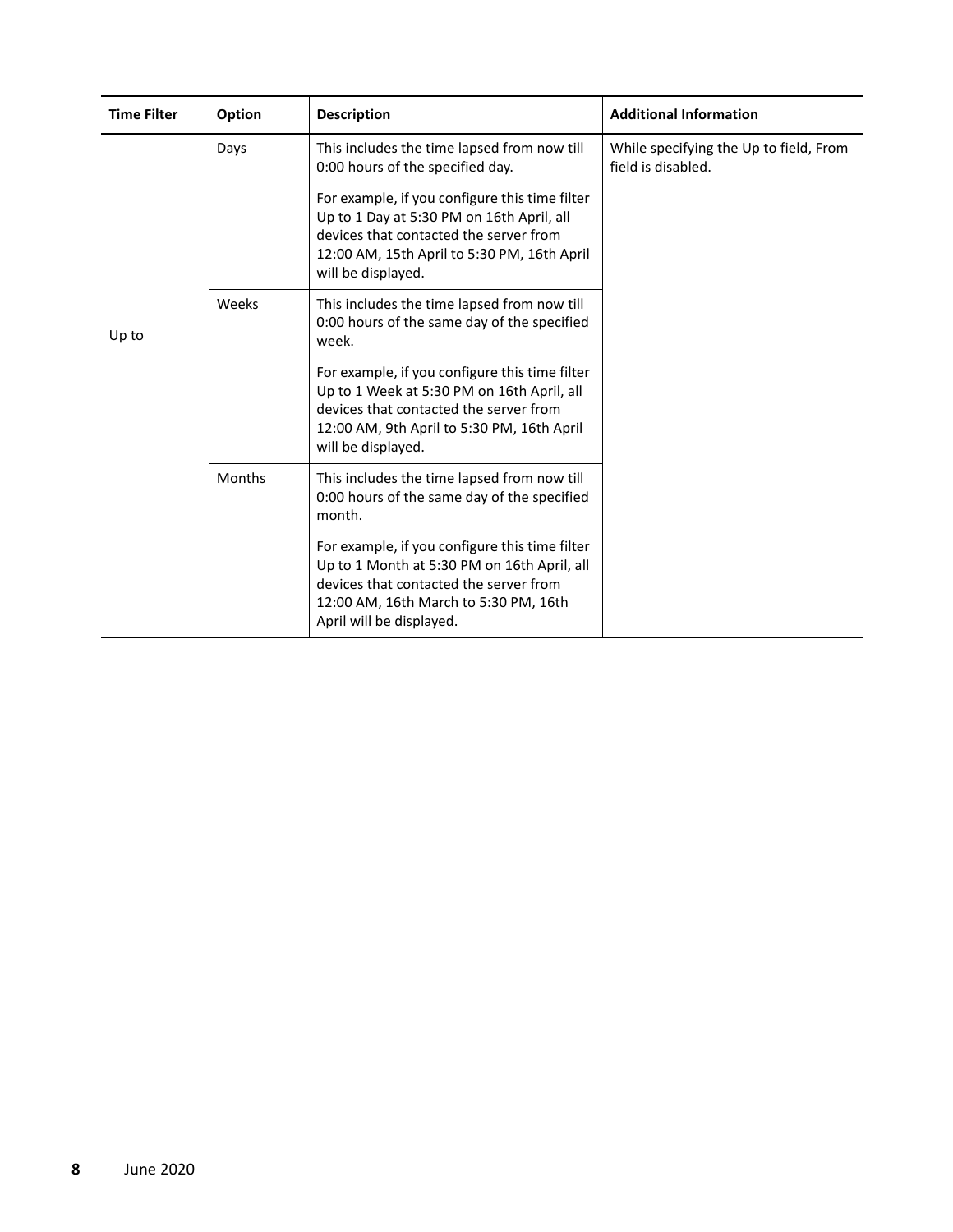| <b>Time Filter</b> | <b>Option</b> | <b>Description</b>                                                                                                                                                                                                                                    | <b>Additional Information</b>                                                                                                                                                                    |
|--------------------|---------------|-------------------------------------------------------------------------------------------------------------------------------------------------------------------------------------------------------------------------------------------------------|--------------------------------------------------------------------------------------------------------------------------------------------------------------------------------------------------|
|                    | Days          | This include the time elapsed between two<br>specified days.                                                                                                                                                                                          | The From field should be less than the<br>To field.                                                                                                                                              |
|                    |               | For example, if you specify the duration as 1<br>day to 7 days, and configure this time filter<br>at 5:30 PM on 16th April, all devices that<br>contacted the server from 12:00 AM, 9th<br>April to 23:59 PM, 14th April.                             | If you select Days in the From field,<br>then the in the To field you can select<br>Days, Weeks or Months.<br>If you select Weeks in the From field,<br>then in the To field you can select only |
|                    | Weeks         | This include the time elapsed between two<br>specified weeks.                                                                                                                                                                                         | Weeks or Months.<br>If you are specifying Months in the<br>From field, then in To field you can<br>select only Months.                                                                           |
| <b>Between</b>     |               | For example, if you specify the duration as 1<br>Week to 3 Weeks, and configure this time<br>filter at 5:30 PM on 16th April, all devices<br>that contacted the server from 12:00 AM,<br>26th March to 23:59 PM, 9th April will be<br>displayed.      |                                                                                                                                                                                                  |
|                    | Months        | This include the time elapsed between two<br>specified months.                                                                                                                                                                                        |                                                                                                                                                                                                  |
|                    |               | For example, if you specify the duration as 1<br>Month to 3 Months, and configure this time<br>filter at 5:30 PM on 16th April, all devices<br>that contacted the server from 12:00 AM,<br>16th January to 23:59 PM, 16th March will<br>be displayed. |                                                                                                                                                                                                  |
|                    |               |                                                                                                                                                                                                                                                       |                                                                                                                                                                                                  |
| More than          | Days          | This includes the time lapsed beyond the<br>specified days.                                                                                                                                                                                           |                                                                                                                                                                                                  |
|                    |               | For example, if you configure the time filter<br>as More than 30 days, at 5:30 PM on 16th<br>April, all devices that contacted the server<br>from 12:00 AM, 16th March and before will<br>be displayed.                                               |                                                                                                                                                                                                  |
|                    | Weeks         | This includes the time lapsed beyond the<br>specified weeks.                                                                                                                                                                                          |                                                                                                                                                                                                  |
|                    |               | If you configure the time filter as More than<br>3 Weeks, at 5:30 PM on 16th April, all<br>devices that contacted the server from<br>12:00 AM, 27th March and before will be<br>displayed.                                                            |                                                                                                                                                                                                  |
|                    | Months        | This includes the time lapsed beyond the<br>specified months.                                                                                                                                                                                         |                                                                                                                                                                                                  |
|                    |               | If you configure the time filter as more than<br>2 Months, at 5:30 PM on 16th April, all<br>devices that contacted the server from<br>12:00 AM, 16th February and before will be<br>displayed.                                                        |                                                                                                                                                                                                  |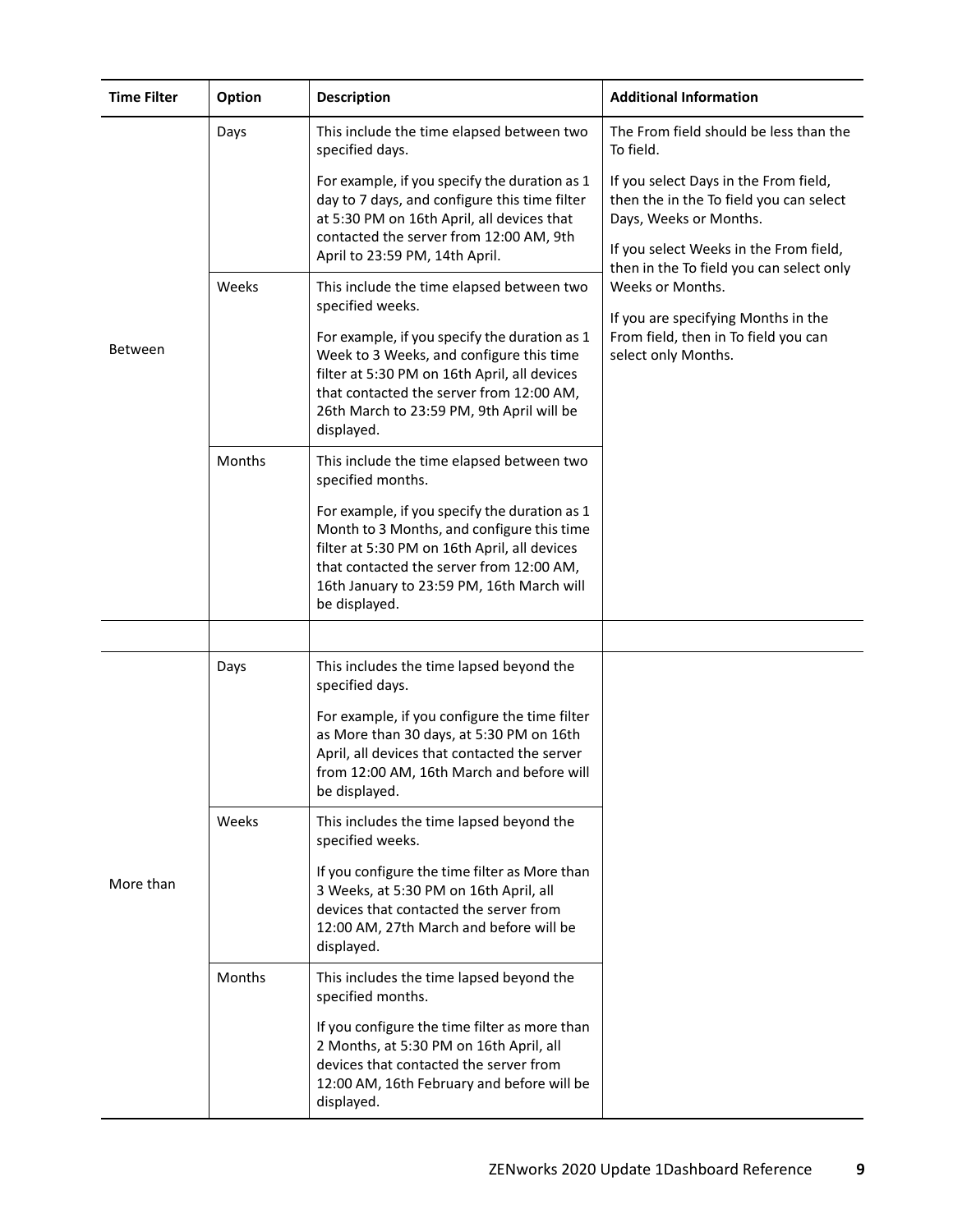#### **NOTE**

- If you configure the time filter in weeks/months, then each week is calculated as 7 days and each month is calculated as the same day on which the time filter was configured in the selected month.
- For each date range, a default color is assigned which helps you to easily identify the specified duration.

**Execute actions from the Device Details panel:** The Device Details panel displays the devices that meet the criteria that you defined in the dashlet configuration panel. You can also filter the list by searching for a device name or a portion of the name in the Filter Devices line.

Following are some of the fields that are displayed:

| Field                   | <b>Description</b>                                                                                |
|-------------------------|---------------------------------------------------------------------------------------------------|
| Device                  | Displays name of the device.                                                                      |
| Type                    | Displays the type of the device. Device type can be Server,<br>workstation or Mobile.             |
| Platform                | Displays the platform of the device. Platform can be Linux,<br>Windows, Android or iOS.           |
| <b>Operating System</b> | Displays operating system on which the device is<br>operating. Operating system includes version. |
| <b>Agent Version</b>    | Displays version of the agent.                                                                    |
| <b>Folder Path</b>      | Displays the folder path in which the device is located.                                          |
| Last Contact            | Displays the date on which the device contacted the<br>server.                                    |
| <b>Status</b>           | Displays the status of the device. The status can be Active<br>or Lost.                           |
| User                    | Displays the name of the user who logged into the device.                                         |
| Last Full Refresh       | Displays the date on which the full refresh was performed<br>on the device.                       |
| Department              | Displays name of the department.                                                                  |
| Site                    | Displays name of the site.                                                                        |

For information about other actions and options you have in the Device Details panel, see the following table: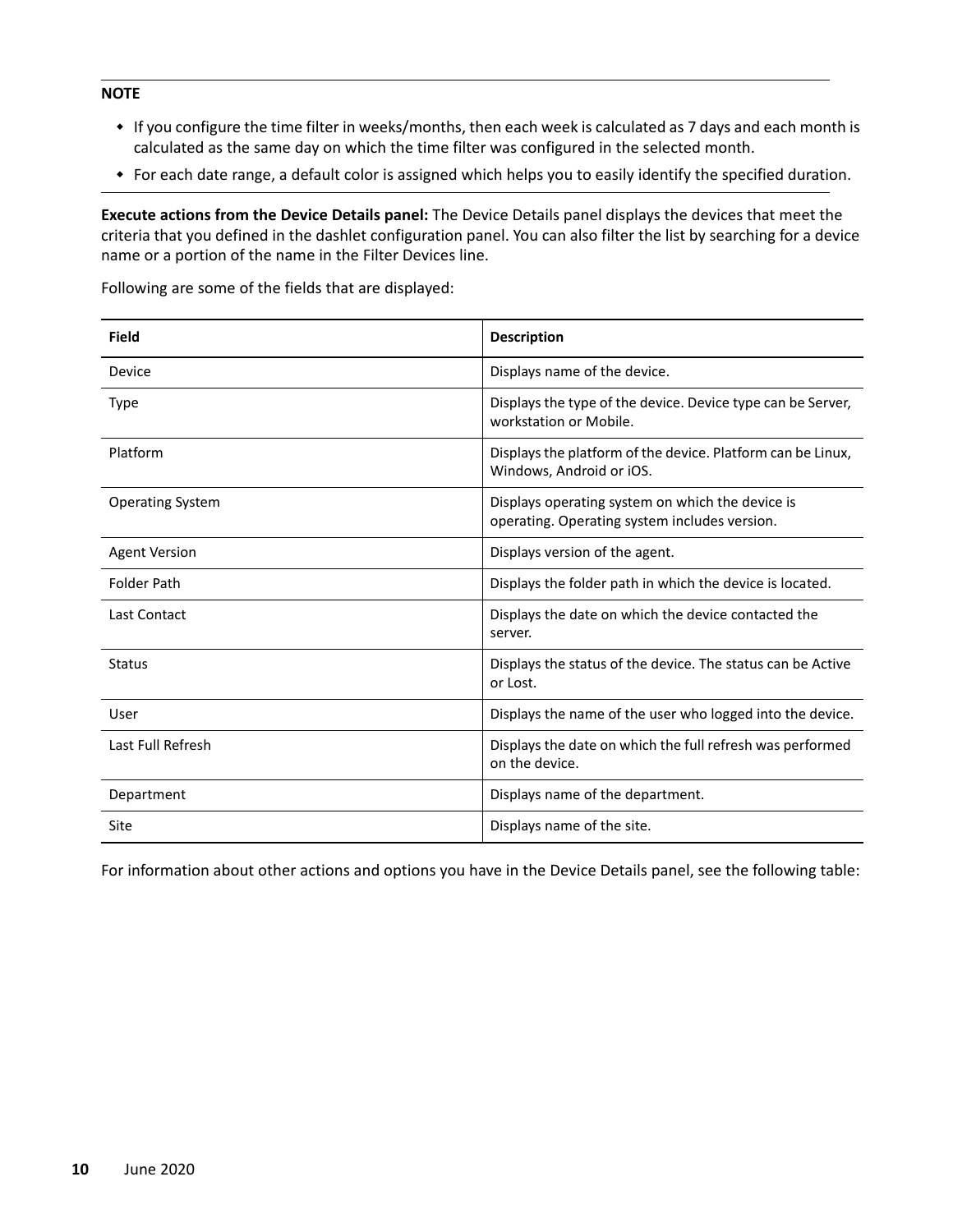| Task               | <b>Description</b>                                                                                                                                |
|--------------------|---------------------------------------------------------------------------------------------------------------------------------------------------|
| Refresh            | To refresh the device so that any pending actions can<br>immediately be initiated on the device.                                                  |
| Delete             | To delete a device from the zone.                                                                                                                 |
| Unenroll           | To unenroll a device from the zone.                                                                                                               |
| Reset              | To trigger a reset action on the Agent device. This task will<br>stop the agent service, delete the cache, and then restart<br>the agent service. |
| Verify last Update | To run the last successful update on the selected device.                                                                                         |
| Unregister         | To unregister the device from the Management Zone. This<br>quick task is applicable only for non-mobile devices.                                  |
|                    | To show or hide a column from the Device Details panel.                                                                                           |
| Search/Filter      | To filter the data displayed in the table by specifying the<br>device name or the user name in the search field.                                  |

**NOTE:** These quick tasks might not be applicable to all devices.

### <span id="page-10-0"></span>**Patch Dashboard**

The Patch Management Dashboard has four default dashlets that can help you quickly assess patch compliance on devices in your zone. You can also create custom dashlets and initiate action directly from the respective dashlets to remediate, download, or disable selected patches, to discover patches, to reconfigure the zone vulnerability detection schedule, and to view patch and device details.

A brief description for each default dashlet is provided below. For comprehensive information about the Patch Management Dashboard, see ["Employing the Security and Patch Dashboard"](https://www.novell.com/documentation/zenworks-2020/pdfdoc/zen_pm_administration/zen_pm_administration.pdf#t46yizmzp6aj) in the *ZENworks Patch Management Reference*.

- **Patch Subscription Status:** Displays the number of known patches in the zone, their status, and the last start and end times of subscription activities for licenses, patch discovery, and patch download.
- **Recently Released Patches:** Displays the number of recently released patches by patch impact type.
- **Device Patch Compliance:** Displays compliance status for devices in the zone.
- **Devices Last Patch Scan:** Displays the number of devices scanned for patches by time range.

# <span id="page-10-1"></span>**Configuring Dashboard Settings**

This section provides information on the following dashboard configuration (JSON) files that can be modified to ensure that the dashlet data is processed faster on the server.

- DeviceDashboard.json
- PatchDashboard.json
- Common.json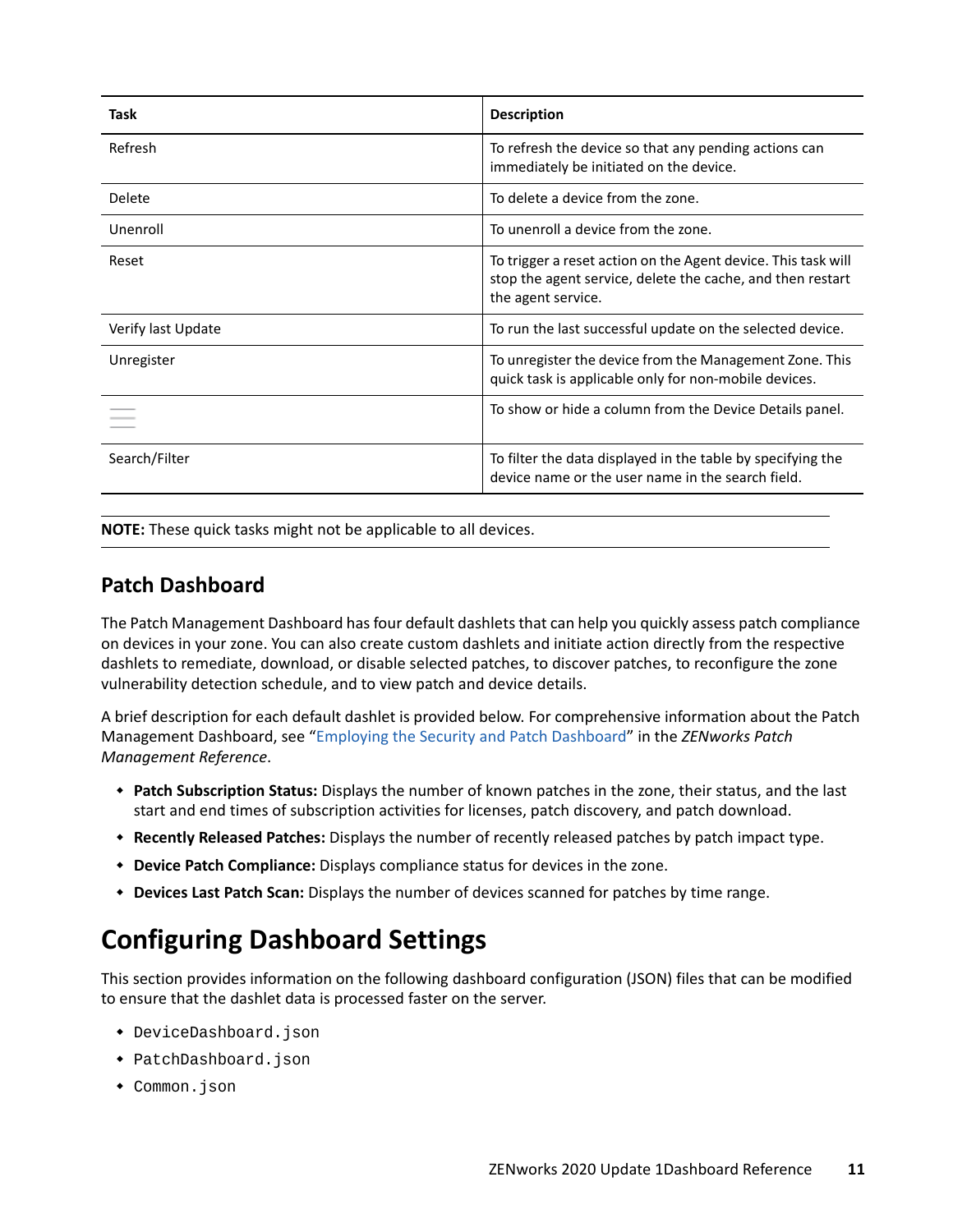To modify the configuration:

- 1. Navigate to %zenworks\_home%\conf\datamodel\caching\dashboard
- 2. Modify the required configuration settings.

**NOTE:** Detailed information about the attributes included in these files is available in the table below.

3. Restart the zenserver.

The following table describes the attributes included in the DeviceDashboard. json and PatchDashboard.json files that can be modified:

| <b>Attribute</b>           | <b>Description</b>                                                                                                                                                                                                  | <b>Additional Information</b>                                                                                                                                                                                                                       |
|----------------------------|---------------------------------------------------------------------------------------------------------------------------------------------------------------------------------------------------------------------|-----------------------------------------------------------------------------------------------------------------------------------------------------------------------------------------------------------------------------------------------------|
| dashletType                | Type of dashlet                                                                                                                                                                                                     | This is one of the non-configurable<br>attributes. The value of this attribute<br>should not be modified.                                                                                                                                           |
| cacheSize                  | Maximum number of dashlet grid<br>rows of data that can be cached in<br>the server memory cache.                                                                                                                    | This attribute should be configured<br>based on the maximum heap size<br>that can be configured for the server<br>and the number of simultaneous<br>users for a particular dashlet.                                                                 |
|                            |                                                                                                                                                                                                                     | Example: Assuming each data grid<br>row requires 2 KB, cacheSize of 10000<br>would require heap space of 10000 *<br>2 = 20000 (20 MB per user). If<br>simultaneous dashlet users are 10,<br>then heap space required is 20 $*$ 10 $\sim$<br>200 MB. |
|                            |                                                                                                                                                                                                                     | <b>IMPORTANT:</b> If the dashlet data<br>contains more data grid rows than<br>the cacheSize, then none of the data<br>in the dashlet data grid rows is<br>cached.                                                                                   |
| timeToLive<br>(in seconds) | The time for which the dashlet gird<br>row data is kept alive in the cacheSize<br>memory. When this time lapses, the<br>data expires. This is the maximum<br>time between creation and expiration<br>of an element. | If the value is set to 0, then that<br>dashlet grid row data has no expiry<br>time.                                                                                                                                                                 |
| idleTime<br>(in seconds)   | The idle time for dashlet grid row<br>data before it expires.<br>This is the maximum time between<br>the last access time and the<br>expiration time of the dashlet grid<br>row data.                               | If the value is set to 0, then that<br>dashlet grid row data can remain idle<br>forever.<br>The cached data expires when either<br>idleTime or timeToLive has elapsed.                                                                              |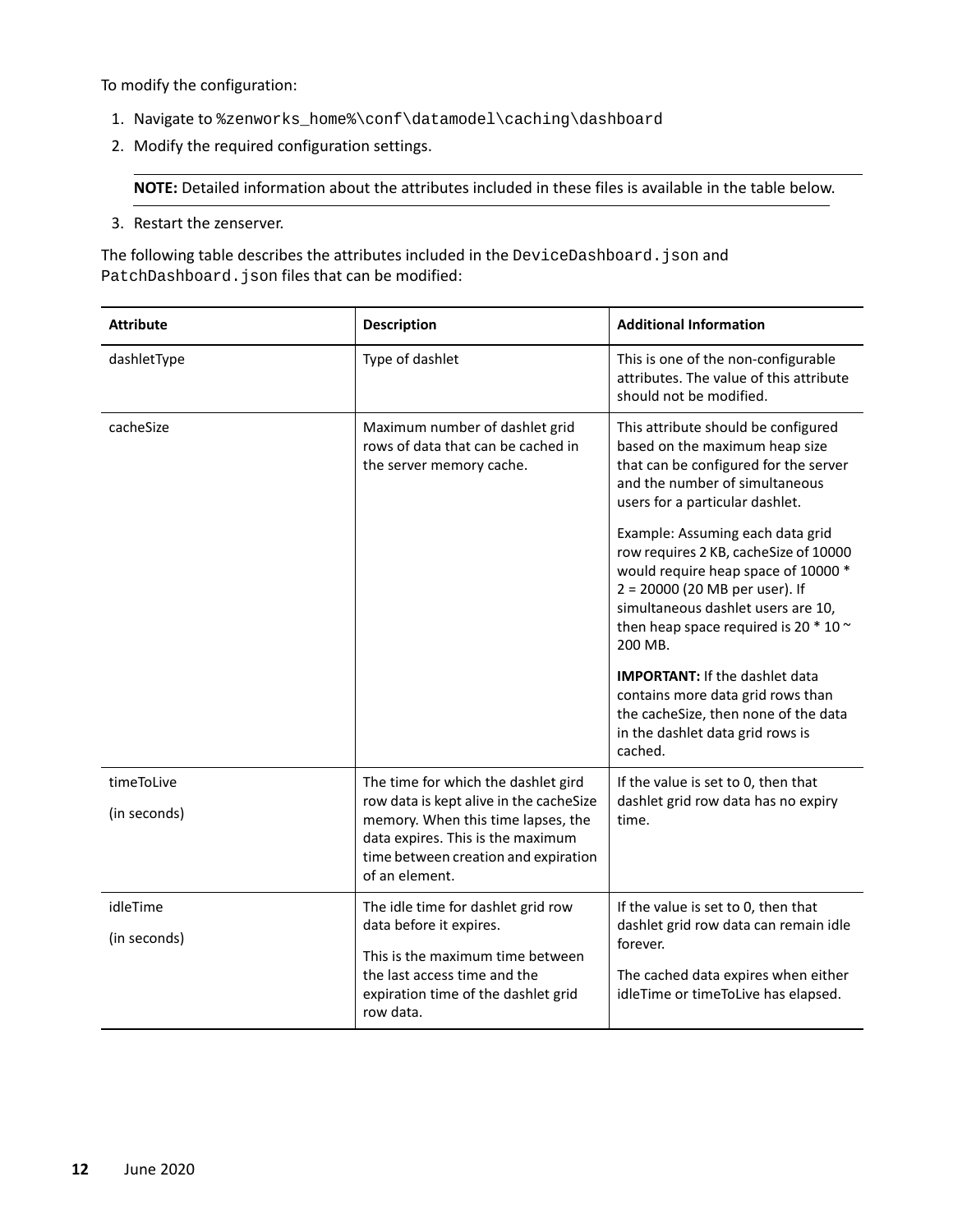| <b>Attribute</b>    | <b>Description</b>                                                                                                                                                                                                                                                                                                                                                                                                                                                                                                                                                                                                             | <b>Additional Information</b>                                                                                                                                                                                                                                                                             |
|---------------------|--------------------------------------------------------------------------------------------------------------------------------------------------------------------------------------------------------------------------------------------------------------------------------------------------------------------------------------------------------------------------------------------------------------------------------------------------------------------------------------------------------------------------------------------------------------------------------------------------------------------------------|-----------------------------------------------------------------------------------------------------------------------------------------------------------------------------------------------------------------------------------------------------------------------------------------------------------|
| enableGreedyCaching | When this attribute is set to false.<br>before retrieving the actual grid row<br>data, the server runs an extra<br>database query to get the grid row<br>count and compare it with cacheSize.<br>This ensures that grid row data<br>loaded in the server memory never<br>exceeds the cacheSize limit.<br>When this attribute is set to true, the<br>server fetches all the dashlet grid row<br>data and if the cache Size is greater<br>than the grid row count, then the<br>server caches the dashlet grid row<br>data in the in-memory server cache<br>for later use. Thereby, reducing the<br>overall load on the database. | <b>IMPORTANT:</b> This attribute should be<br>set to true only if you are sure that<br>the dashlet grid row count will never<br>exceed the cacheSize.<br>If the dashlet grid row data exceeds<br>the cacheSize and server heap space<br>it might cause the server to display<br>an "out of memory" error. |

The following table describes the attributes included in the Common.json file.

| <b>Attribute</b>                    | <b>Description</b>                                                                                                                                                                                                                                                               | <b>Additional Information</b>                                                                                                                                               |
|-------------------------------------|----------------------------------------------------------------------------------------------------------------------------------------------------------------------------------------------------------------------------------------------------------------------------------|-----------------------------------------------------------------------------------------------------------------------------------------------------------------------------|
| minNumberOfThreads                  | Minimum number of threads to be<br>retained in the dashlet thread pool<br>even when the dashlet is idle.                                                                                                                                                                         |                                                                                                                                                                             |
| maxNumberOfThreads                  | The maximum number of threads to<br>be allowed in the dashlet thread pool.                                                                                                                                                                                                       |                                                                                                                                                                             |
| waitingTasksQueueSize               | Size of the request queue to hold<br>tasks before they are executed.                                                                                                                                                                                                             | This attribute saves tasks if all the<br>threads in the dashlet thread pool are<br>busy. The pending tasks are later<br>executed when the dashlet threads<br>are available. |
| threadKeepAliveTime<br>(in seconds) | When the number of threads are<br>more than the specified<br>maxNumberOfThreads, this value<br>defines the maximum time a thread<br>should wait in the idle state before it<br>is terminated.                                                                                    |                                                                                                                                                                             |
| queryFetchSize                      | The maximum number of rows that<br>should be retrieved in a single<br>database round trip for any dashlet<br>database query.<br>The larger the query Fetch Size value<br>the lesser the number of database<br>round trips. Thereby, reducing the<br>load on the database server. | The configured value should be<br>supported by the JDBC driver and the<br>database.                                                                                         |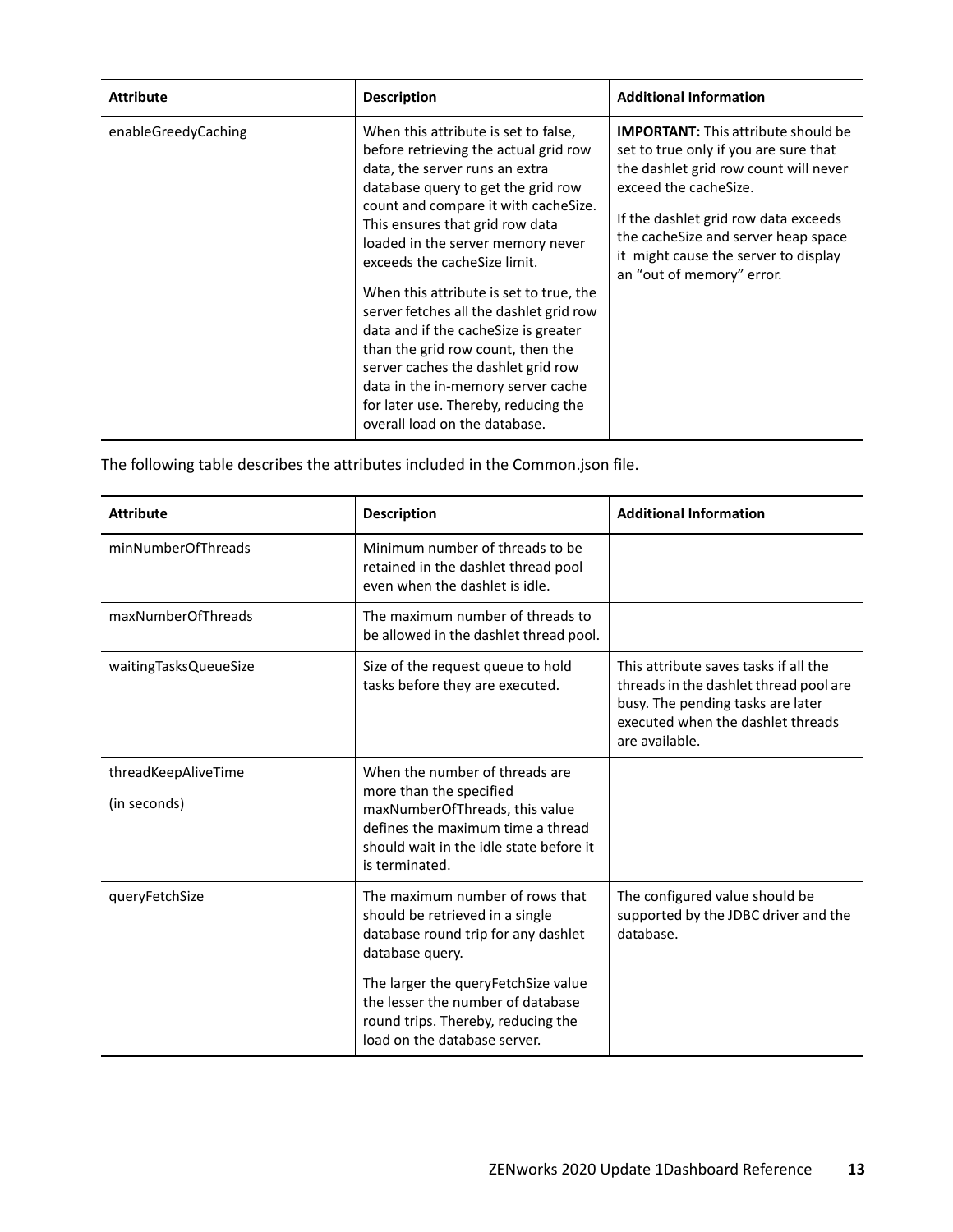| <b>Attribute</b> | <b>Description</b>                                                                                                                                                                           | <b>Additional Information</b> |
|------------------|----------------------------------------------------------------------------------------------------------------------------------------------------------------------------------------------|-------------------------------|
| debugLogging     | If this attribute is set to true and log<br>level is set to debug on the server,<br>then service-message. log will<br>include additional log messages<br>related to dashlet data processing. |                               |

# **Best Practices for Optimal Dashlet Performance**

By modifying the JSON files mentioned in the [Configuring Dashboard Settings](#page-10-1) section, the ZENworks dashlets' data can be accessed faster. The following best practices section enables you to configure the JSON files for faster dashlet response.

### **Dashlet Resource Requirements**

Assuming each dashlet grid row requires 2 KB of data, 10000 dashlet grid rows would require 20 MB per user. If the average number of users simultaneously accessing dashlets on this server is 100, then dashlet grid row data might occupy 20 MB \* 100 ~ 2GB of server heap space. This is in addition to the server heap space required for other product features. For each user accessing the dashlets, at least 2 server threads are used to fetch the dashlet data. Hence, 100 users will require at least 200 server threads.

**NOTE:** The average number of users are different and less than the total number of users in the zone.

Consider a scenario in which the total number of users in a zone is 500, and the average number of users simultaneously accessing dashlets on a particular Primary Server is 20. Here, the focus is on the dashlet grid row data for these 20 users. However, the Primary Server should have sufficient RAM and heap space allocated to the zenserver process so that the dashlet grid row data for 20 users can be cached in the server memory. If the expected number of grid rows per dashlet is 15000, memory required per dashlet is 30 MB (15000 \* 2 KB). For 20 users, 600 MB (20 \* 30) of additional heap space might be required on the Primary Server for the dashlets.

### **Configuration for Optimal Performance**

Optimal dashlet performance depends on the expected dashlet grid rows (which is a measure of the amount of data in a dashlet) and the average number of users accessing the dashlets parameters. Server memory requirements should be identified based on previous calculations. Based on this analysis, the maximum server heap space should be reconfigured if the memory requirements are significant. In such a case, a Primary Server with sufficient RAM and CPU cores should be chosen to access the dashlets. If the value of the average number of users simultaneously accessing dashlets in a zone is large, then users should be distributed across multiple Primary Servers so that a single Primary Server is not overloaded.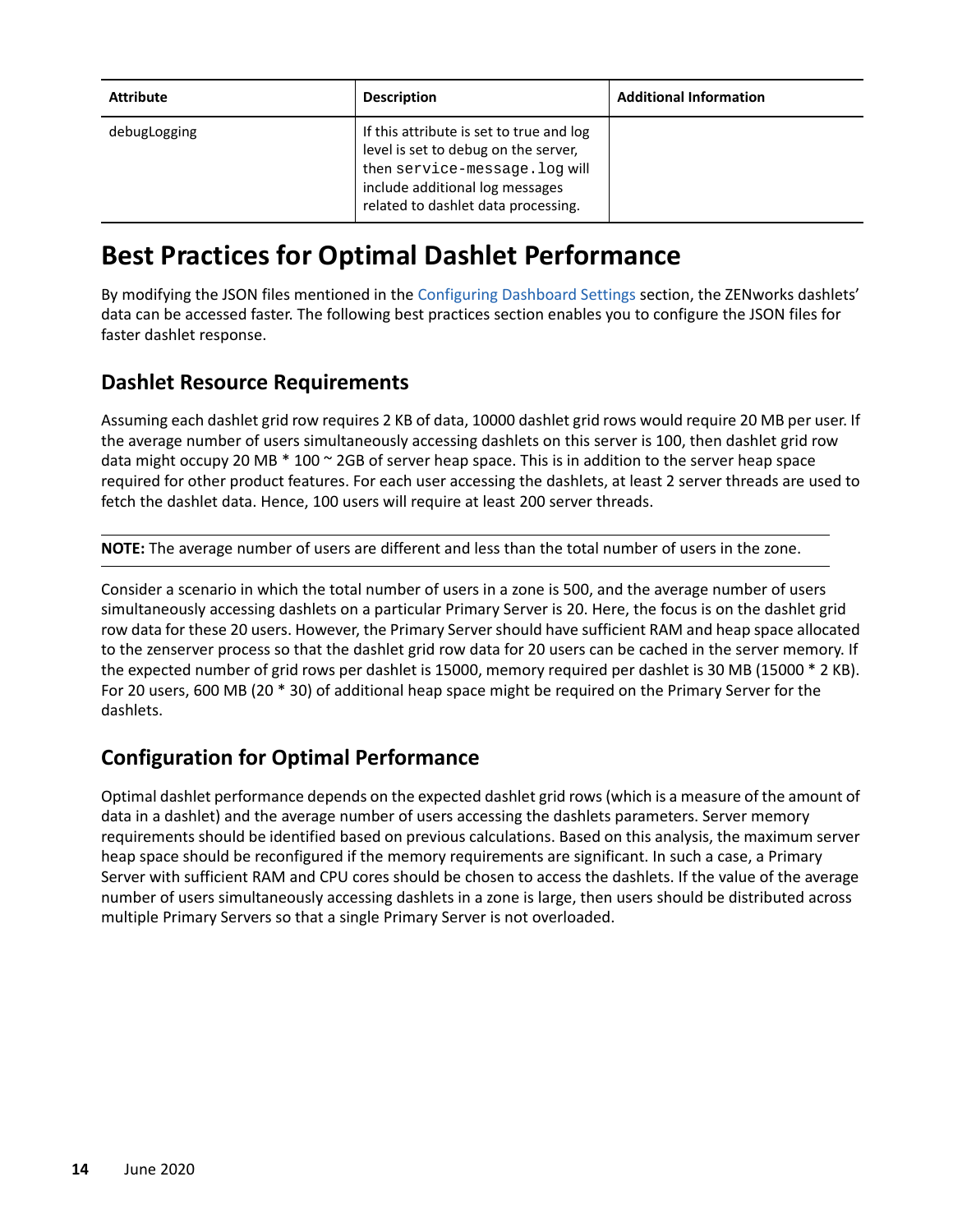| <b>Attribute</b>   | <b>Best Practice</b>                                                                                                                                                                                                                                                                                                                               | <b>Additional Information</b>                                                                                                                                                                                                                                                                                                                                                                                                                                                                                                                                                                                                                                                                                                |
|--------------------|----------------------------------------------------------------------------------------------------------------------------------------------------------------------------------------------------------------------------------------------------------------------------------------------------------------------------------------------------|------------------------------------------------------------------------------------------------------------------------------------------------------------------------------------------------------------------------------------------------------------------------------------------------------------------------------------------------------------------------------------------------------------------------------------------------------------------------------------------------------------------------------------------------------------------------------------------------------------------------------------------------------------------------------------------------------------------------------|
| cacheSize          | Cache size should be large enough to<br>cache most of the dashlet grid rows<br>without crossing the server heap<br>space limit. However, it should also<br>be low enough to allow the caching<br>of dashlet grid row data for the<br>expected average number of<br>simultaneous users accessing the<br>dashlets on a particular Primary<br>Server. | For example:<br>If the value of the expected number<br>of grid rows is 50000 and expected<br>average number of users<br>simultaneously accessing the<br>dashlets on the Primary Server is 50,<br>then the memory required for<br>caching is 5 GB.<br>The zenserver might be allotted a 10<br>GB heap space. A Primary Server<br>which can allow allocation of 10 GB<br>heap space to the zenserver process<br>should be used to access the<br>dashlets.<br>The cacheSize on this Primary Server<br>is 50000. On the other hand, if the<br>Primary Server can allow only<br>maximum of 8 GB. In most of the<br>cases, 4 GB of Heap space might be<br>assigned for dashlet grid data, the<br>cacheSize might be 40000 to allow |
| maxNumberOfThreads | Should be a little over twice the<br>expected average number of<br>simultaneous users accessing the<br>dashlets on the Primary Server.<br>This value should not be high, else it<br>might slow down the server due to a<br>high number of active threads.                                                                                          | caching of dashlet grid row data.                                                                                                                                                                                                                                                                                                                                                                                                                                                                                                                                                                                                                                                                                            |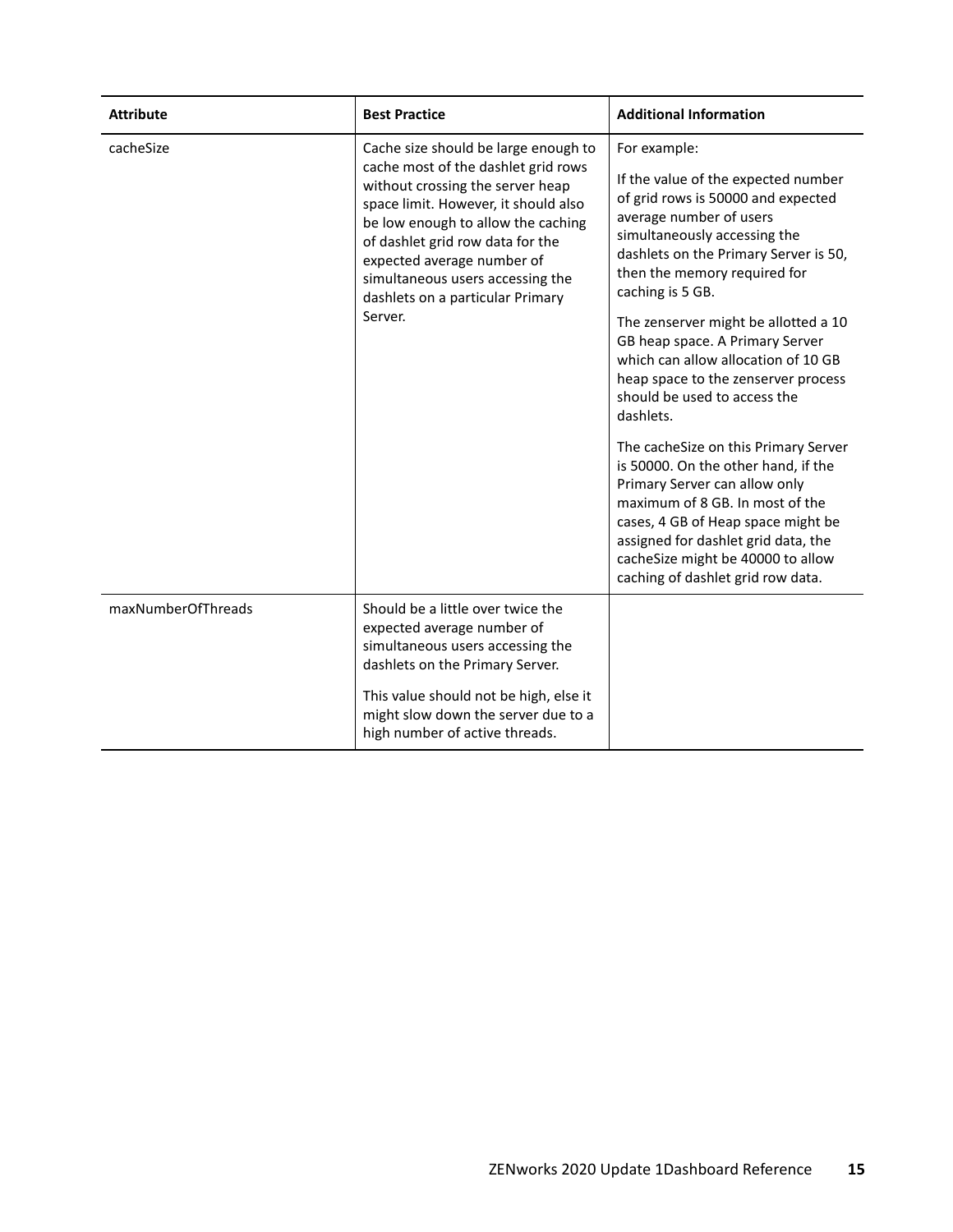| <b>Attribute</b>        | <b>Best Practice</b>                                                                                                                                                                                                                                                                                                                                                                                              | <b>Additional Information</b> |
|-------------------------|-------------------------------------------------------------------------------------------------------------------------------------------------------------------------------------------------------------------------------------------------------------------------------------------------------------------------------------------------------------------------------------------------------------------|-------------------------------|
| timeToLive and idleTime | Should be tuned for optimal usage of<br>dashlet cache.                                                                                                                                                                                                                                                                                                                                                            |                               |
|                         | If the timeToLive value is very low, or<br>if it is less than the idleTime, the<br>probability of the dashlet cache<br>getting cleared increases and as a<br>result most of the user requests for<br>dashlet data will be retrieved from<br>the database. Hence, load on the<br>database increases.                                                                                                               |                               |
|                         | The idleTime should be configured<br>such that the data remains in the<br>cache for sufficient time while the<br>administrator is navigating between<br>dashlets and the rest of ZCC. At the<br>same time, if the time ToLive and<br>idleTime values are too large, the<br>dashlet data will remain in the server<br>heap space for a longer duration and<br>it will increase the overall server<br>memory usage. |                               |
| queryFetchSize          | This parameter should be configured<br>such that the number of network<br>round trips to the database is<br>minimum.                                                                                                                                                                                                                                                                                              |                               |
|                         | Constraints of the underlying<br>database JDBC driver should be<br>considered.                                                                                                                                                                                                                                                                                                                                    |                               |
| enableGreedyCaching     | Flag should be set to true only if it is<br>certain that the server may not run<br>out of memory due to cached dashlet<br>data.                                                                                                                                                                                                                                                                                   |                               |

### **Dashlet Grid Data Sorting**

ZENworks supports most of the popular databases such as PostgreSQL, Oracle and MS SQL. The MS SQL database handles the data in a case insensitive method, whereas the Oracle and PostgreSQL database handle the data in a case-sensitive manner.

Depending on the database used, the dashlet grid data might be sorted differently.

For example, let us consider the following device names:

- provo-device
- blr-device
- LONDON-DEVICE
- **SYDNEY-DEVICE**